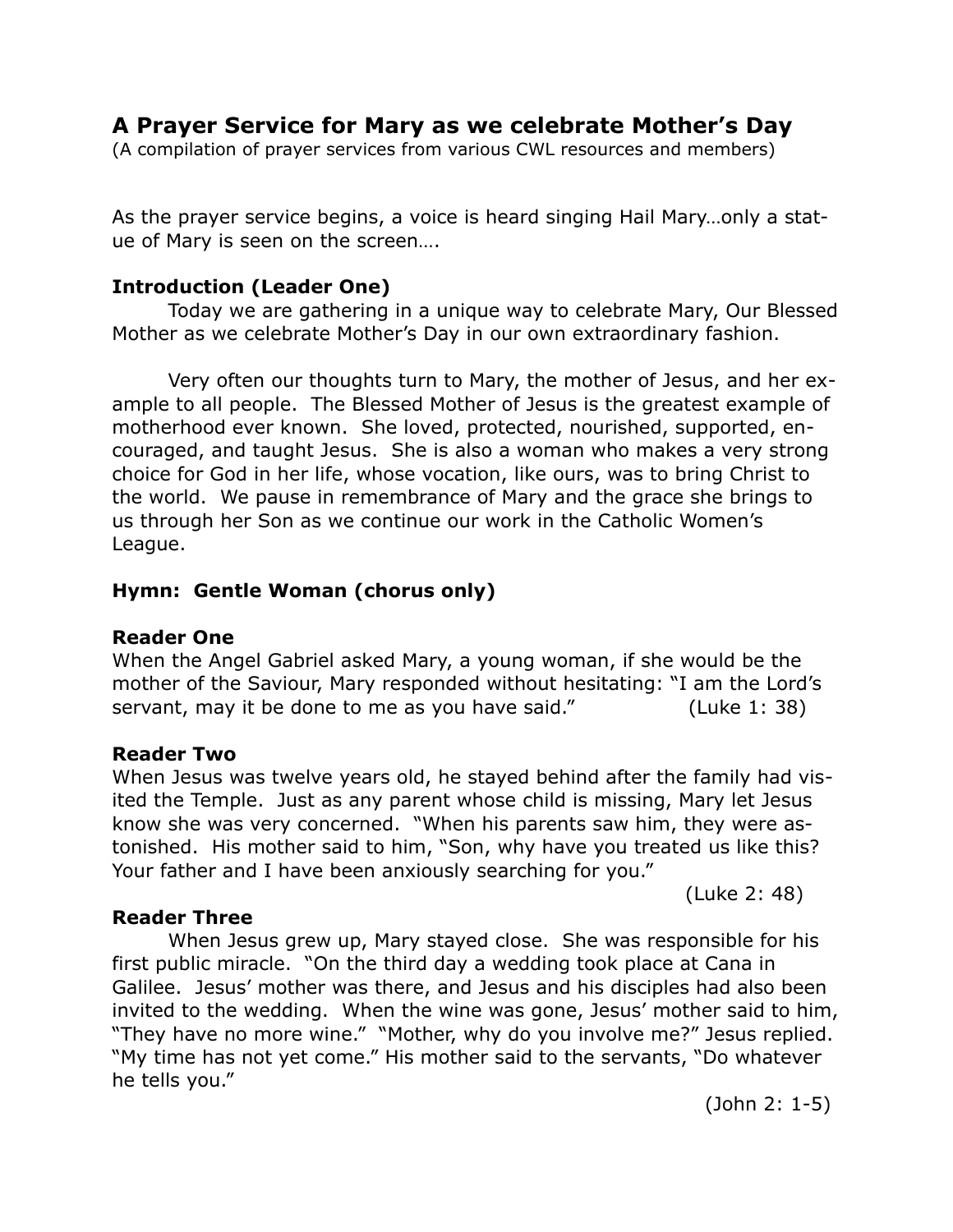# **Reader Four**

As Jesus died, Mary stood at the foot of the cross, faithful as ever. At that time Jesus gave his mother to John and thus to us. "When Jesus saw his mother there, and the disciple whom he loved standing nearby, he said to his mother, "Dear woman, here is your son," and to the disciple, "Here is your mother." From that time on, his disciple took her into his home. (John 19: 26 - 27)

**Leader One:** Little more is found in the Bible about Mary, but prayerful reading of what is there can help us to learn much about her and what she can teach us about being faithful followers of God our Father. Let us listen to the prayer with words that Mary spoke to her cousin Elizabeth, a prayer that has come to exemplify all that our Blessed Mother has come to mean.

# **Reader Five:**

My soul proclaims the greatness of the Lord, my spirit rejoices in God my Saviour, for he has looked with favour on his lowly servant. From this day all generations will call me blessed: the Almighty has done great things for me, and holy is his Name. He has mercy on those who fear him in every generation. He has shown the strength of his arm, he has scattered the proud in their conceit. He has cast down the mighty from their thrones, and has lifted up the lowly. He has filled the hungry with good things, and the rich he has sent away empty. He has come to the help of his servant Israel for he has remembered his promise of mercy, the promise he made to our fathers, to Abraham and his children forever. Glory to the Father and to the Son and to the Holy Spirit, as it was in the beginning, is now, and will be forever. Amen.

# **Hymn: Gentle Woman (Verse one only)**

# **Reader Six**

It is truly fitting, Mary, that we should honour you, for God chose to honour you by making you the mother of His Son.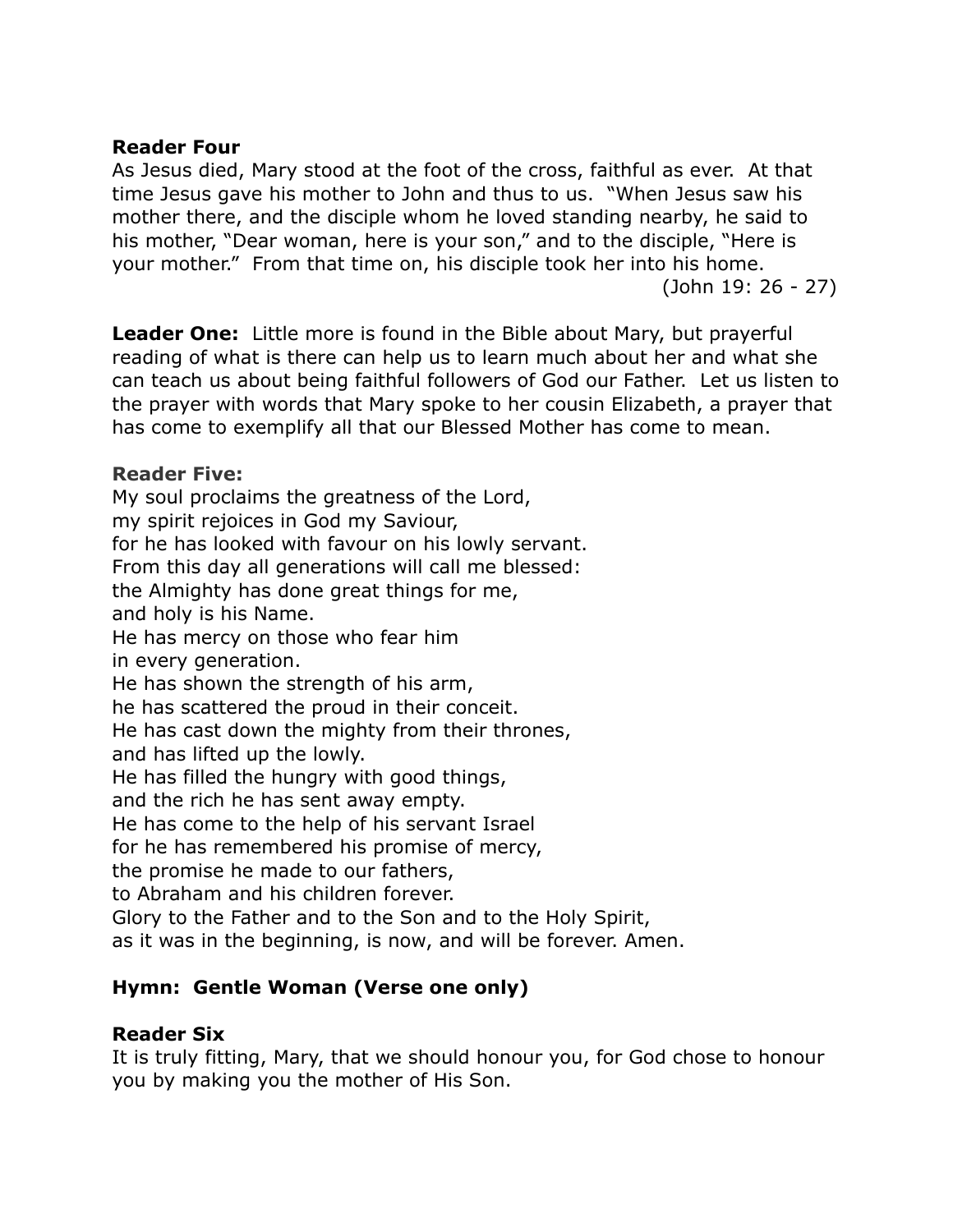The prophets of old spoke your praises and called you "the glory of Israel" and "the glory of womanhood."

The angel bowed in reverence as he addressed you, who was chosen to be the mother of God.

And all generations have called you blessed. So joyfully, Mary, we praise you.

We praise you in your spotless chastity, which made you worthy to bear the Saviour of the world.

We praise you in your virginity, which you kept so preciously together with your motherhood.

We praise you in your openness to God's will for your life, and in your perfect following of that will.

We praise you in your courage in facing hardships, misunderstandings and criticisms your vocation brought upon you.

We praise you in the honour you have brought to motherhood throughout the ages and for the example you give to mothers.

We praise you in your motherhood, which by God's decree has made you the mother of us all.

Yes, always and at all times and in all places, we will praise and bless you, Holy Mother of God, ever Blessed Virgin, Our Lady of Good Counsel.

# **Reader Seven**

Our Lady invites us to bring to her all our concerns for ourselves, our families, our parishes and all God's children the world over.

Response: *Mother of Mercy, hear and answer our prayers.*

O Mary, Mother of Mercy, bestow blessings upon mothers throughout the world. Give them the grace to know how to raise their children, in the love, peace, mercy and grace of God. **R**

O Mary, Mother of Mercy, we pray and ask you to remember the sorrowful and suffering in your heart, take their petitions to your Son, and comfort them in their struggles. **R**

O Mary, Mother of Mercy, we cling to your loving protection. Look not on hearts filled with hate, envy, jealousy, and disgust; but, see the pain deep in their hearts. Please pray to Jesus and ask Him to fill them with Mercy, love and peace. Give the unloved ones someone who will love them, and let your merciful heart be the way that will bring these souls back to your Son. **R**